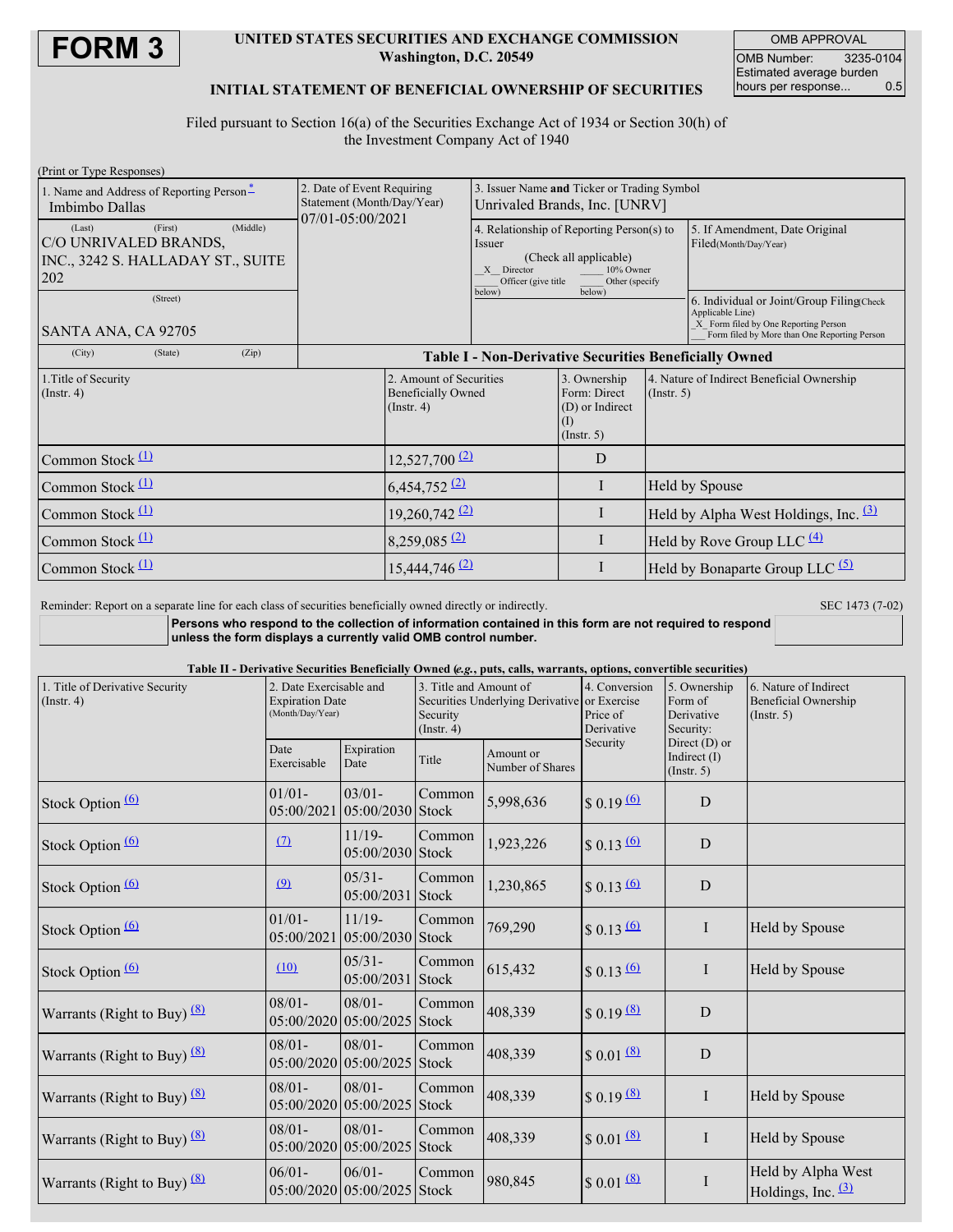| Warrants (Right to Buy) $\frac{(8)}{2}$ | $06/01 -$ | $06/01 -$<br>$05:00/2020$ 05:00/2025 Stock | Common | 807,527   | $$0.01 \frac{8}{2}$              | Held by Alpha West<br>Holdings, Inc. $\frac{(3)}{2}$    |
|-----------------------------------------|-----------|--------------------------------------------|--------|-----------|----------------------------------|---------------------------------------------------------|
| Warrants (Right to Buy) $\frac{(8)}{2}$ | $06/01 -$ | $06/01 -$<br>$05:00/2020$ 05:00/2025 Stock | Common | 980,845   | $\frac{8}{1}$ 0.19 $\frac{8}{1}$ | Held by Alpha West<br>Holdings, Inc. $(3)$              |
| Warrants (Right to Buy) $(8)$           | $06/01 -$ | $06/01 -$<br>$05:00/2020$ 05:00/2025 Stock | Common | 3,270,254 | $\frac{80.01}{6}$                | Held by Rove Group<br>$LLC$ <sup><math>(4)</math></sup> |
| Warrants (Right to Buy) $(8)$           | $06/01 -$ | $06/01 -$<br>$05:00/2020105:00/2025$ Stock | Common | 3,270,254 | $\sqrt{$}0.19^{(8)}$             | Held by Rove Group<br>$LLC$ $(4)$                       |
| Warrants (Right to Buy) $(8)$           | $06/01 -$ | $06/01 -$<br>$05:00/2020$ 05:00/2025 Stock | Common | 4,535,599 | $$0.01$ $(8)$                    | Held by Rove Group<br>$LLC$ <sup><math>(4)</math></sup> |
| Warrants (Right to Buy) $\frac{(8)}{2}$ | $06/01 -$ | $06/01 -$<br>05:00/2020105:00/20251Stock   | Common | 480,806   | $\frac{8}{0.01}$                 | Held by Rove Group<br>$LLC$ $(4)$                       |
| Warrants (Right to Buy) $(8)$           | $06/01 -$ | $06/01 -$<br>$05:00/2020105:00/2025$ Stock | Common | 480,806   | $\frac{1}{2}$ 0.19 $\frac{1}{2}$ | Held by Rove Group<br>$LLC$ <sup><math>(4)</math></sup> |

# **Reporting Owners**

|                                                                                                        | <b>Relationships</b> |     |               |  |  |
|--------------------------------------------------------------------------------------------------------|----------------------|-----|---------------|--|--|
| <b>Reporting Owner Name / Address</b>                                                                  | Director             | 10% | Officer Other |  |  |
| Imbimbo Dallas<br>C/O UNRIVALED BRANDS, INC.<br>3242 S. HALLADAY ST., SUITE 202<br>SANTA ANA, CA 92705 | X                    |     |               |  |  |

## **Signatures**

| //s/ Dallas Imbimbo              | 07/12-05:00/2021 |
|----------------------------------|------------------|
| ** Signature of Reporting Person | Date             |

# **Explanation of Responses:**

- If the form is filed by more than one reporting person,  $\text{see}$  Instruction 5(b)(v).
- **\*\*** Intentional misstatements or omissions of facts constitute Federal Criminal Violations. *See* 18 U.S.C. 1001 and 15 U.S.C. 78ff(a).
- **( 1)** with and into UMBRLA (the "Merger"), with UMBRLA surviving the Merger as a wholly owned subsidiary of the Issuer. At the effective time of the Merger, each share The Reporting Person was appointed to the Issuer's Board of Directors, effective July 1, 2021, in connection with the Issuer's acquisition of UMBRLA Inc., a Nevada corporation ("UMBRLA"), pursuant to an Agreement and Plan of Merger, dated as of March 2, 2021, pursuant to which a wholly owned subsidiary of the Issuer merged
- of UMBRLA common stock outstanding and directly or indirectly held by the Reporting Person was converted into the right to receive 1.5386 shares of the Issuer's common stock (the "Exchange Ratio").
- **( 2)** Represents shares of the Issuer's common stock received in the Merger.
- **( 3)** Mr. Imbimbo, together with his spouse, is <sup>a</sup> majority shareholder of Alpha West Holdings, Inc. Mr. Imbimbo is also the Chief Executive Officer and <sup>a</sup> director of Alpha West Holdings, Inc.
- **( 4)** Mr. Imbimbo is the sole member of Rove Group LLC.
- **( 5)** Mr. Imbimbo's spouse is the managing member of Bonaparte Group LLC.
- **(6)** Represents UMBRLA stock options assumed by the Issuer in the Merger that were converted into options to purchase shares of the Issuer's common stock, as calculated based on the Exchange Ratio. The exercise price was adjusted to reflect the Exchange Ratio.
- **( 7)** For Mr. Imbimbo's spouse, the options vest in twelve equal monthly installments beginning on the grant date. For Mr. Imbimbo, 25% of the options vest on the first anniversary of the grant date, with the remainder vesting in equal monthly installments for the remaining 36 months.
- (8) Represents UMBRLA warrants assumed by the Issuer in the Merger that were converted into warrants exercisable for shares of the Issuer's common stock, as calculated heaven a patient of the Issuer's common stock, as calc based on the Exchange Ratio. The exercise price was adjusted to reflect the Exchange Ratio.
- **( 9)** Vests as to 25% of the underlying shares on January 1, 2022, with the remainder vesting in equal monthly installments for the remaining 36 months.
- **( 10)** Vests in twelve equal monthly installments beginning on February 1, 2021, such that the stock option is fully-vested on January 1, 2022.

### **Remarks:**

Power of Attorney is attached hereto as Exhibit 24.

Note: File three copies of this Form, one of which must be manually signed. If space is insufficient, *See* Instruction 6 for procedure.

Potential persons who are to respond to the collection of information contained in this form are not required to respond unless the form displays a currently valid OMB number.